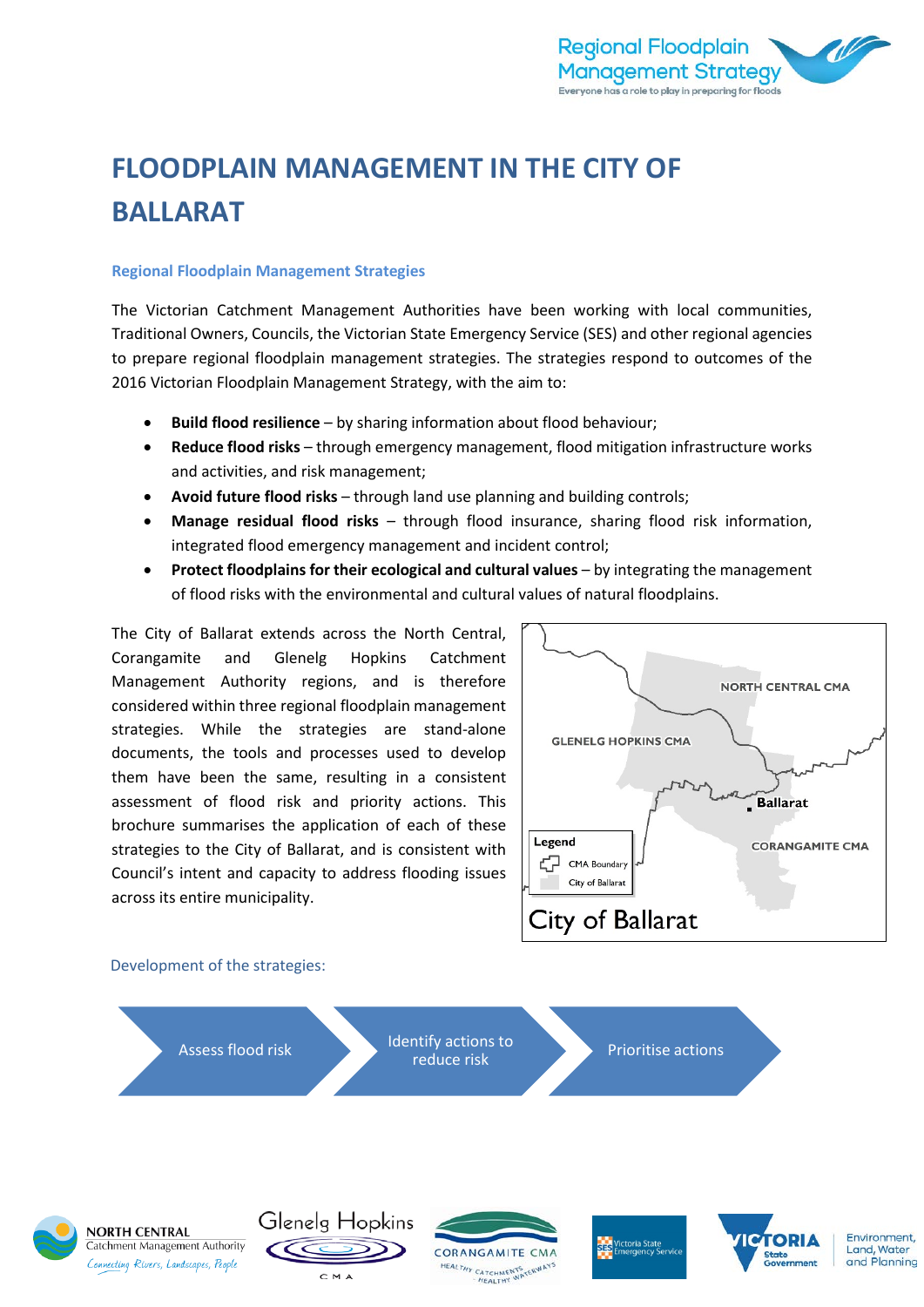#### **City of Ballarat Flood Risks**

The City of Ballarat is located within the upper-most portions of three major river basins - the Loddon, Hopkins and Barwon basins. Major waterways include:

- McCallum Creek, Creswick Creek and Coghills Creek, which lie at the top of the Loddon River catchment, in the North Central CMA region;
- The tributaries of the upper Hopkins River catchment in particular Burrumbeet Creek drains the central and western parts of the municipality in Glenelg Hopkins CMA region;
- Upper tributaries of the Leigh River (Barwon River Basin), including the Yarrowee River, Gnarr and Canadian Creeks within the Corangamite CMA region. Both Gnarr and Canadian Creeks converge with the Yarrowee River in the central business district of Ballarat.

There are several locations within the City of Ballarat that have been identified as priority flood risk areas:

• Ballarat East

- Mount Helen
- Ballarat Central

- Ballarat North
- **Buninyong** • Redan
- Delacombe
- Miners Rest

• Alfredton

Ballarat and the surrounding areas are prone to flash flooding as a result of quick catchment responses to heavy rainfall. Given the urban nature of these areas, flooding impacts are substantial.

Historically, measures were taken to address flooding by channelising waterways. This has led to faster flowing water, which, when the channels overtop, has a greater impact. One example of this is the Bridge Mall in Ballarat (a major shopping precinct). During heavy flooding in 1989 and 1991 along the Gnarr Creek, the Bridge Mall experienced flood depths greater than one metre. This is a considerable flood hazard, one that may occur again in the future (unless rectified).

Until only recently, there were no flood related planning controls in the region to prevent development in flood prone land. This means that there is potentially no planning mechanism in place for regulating development on flood prone land. In July 2017, a Planning Scheme Amendment introduced the first flood controls for the GHCMA region of the City of Ballarat for the Burrumbeet catchment. Updating planning controls for the Corangamite CMA, part of the City of Ballarat's area, has been identified as a major priority.

#### **Addressing Flood Risk**

Actions that have the potential to reduce flood risk can generally be grouped into the following four categories:

**Flood mitigation infrastructure** involves the construction and management of physical works designed to reduce the impacts of flooding, such as levees, floodways and retarding basins. Example actions include managing waterways, developing retarding basins and developing or managing levees.

**Flood warning and emergency management**involves community education and awareness in support of flood preparedness to reduce existing flood risks. Example actions include the installation of flood



**NORTH CENTRAL** Catchment Management Authority Connecting Rivers, Landscapes, People







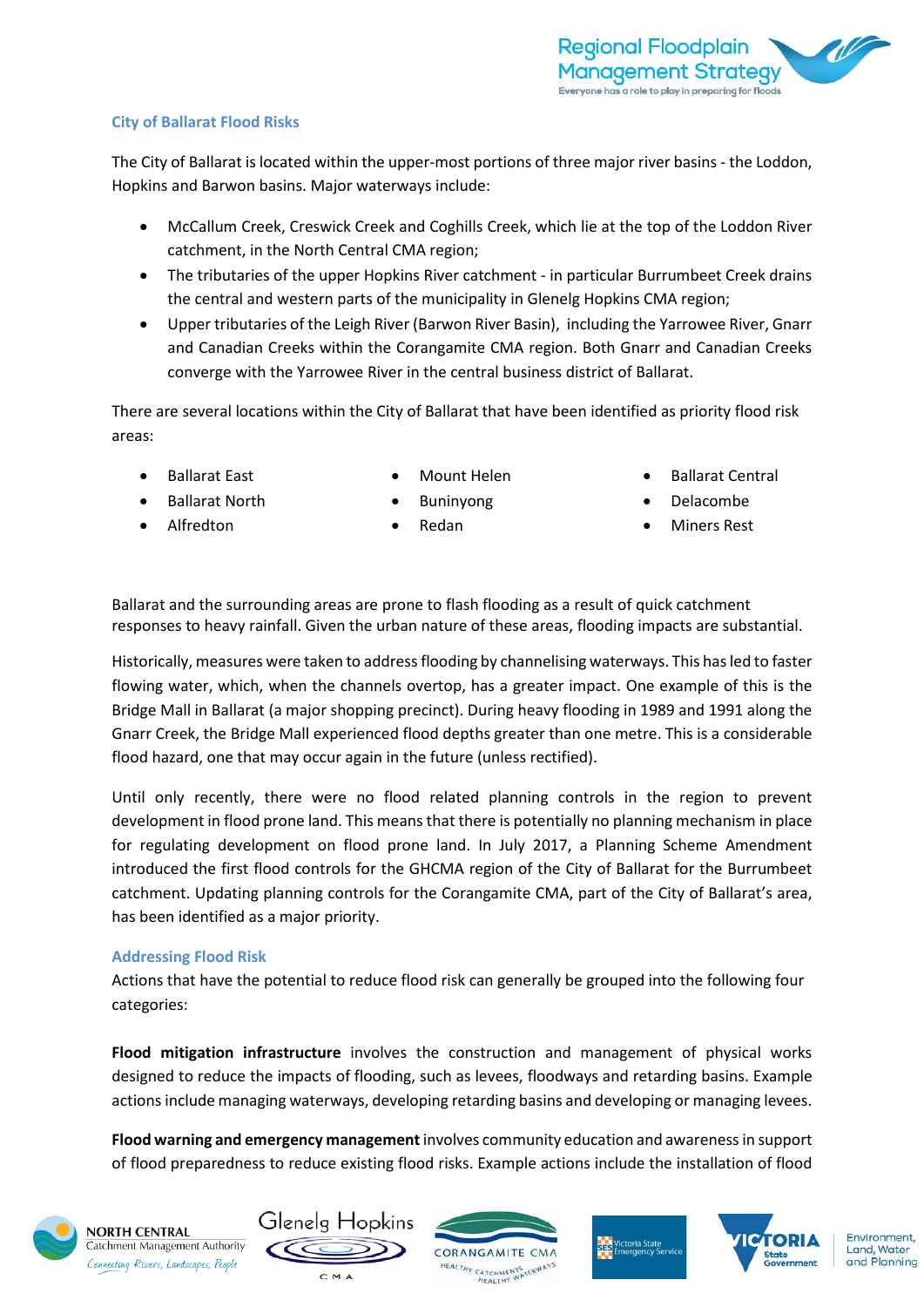

warning systems on roads prone to regular flooding, and developing and sharing detailed flood maps. It also includes emergency management planning to manage residual risks such as updating Flood Emergency Management Plans.

**Flood intelligence** involves acquiring information about flood behaviour in order to understand the flood risk in more detail. An example action is the development of a flood study for a river reach.

**Land use planning** relates to tools such as Planning Schemes and building regulations, which manage development in flood-prone areas to reduce risk to life and property associated with new development. An example action is updating Planning Schemes to reflect current flood mapping.

Actions that do the most to reduce risk have been prioritised. All suggested actions are subject to feasibility, which may require further detailed investigation, and the availability of funding. The suggested actions have been prioritised over a regional scale, and may not address some specific localised issues including stormwater flooding. Figure 1 shows the proposed location of the actions and a description of each action. Grouped by theme is shown on the following pages.



**NORTH CENTRAL** Catchment Management Authority Connecting Rivers, Landscapes, People









Environment. Land, Water and Planning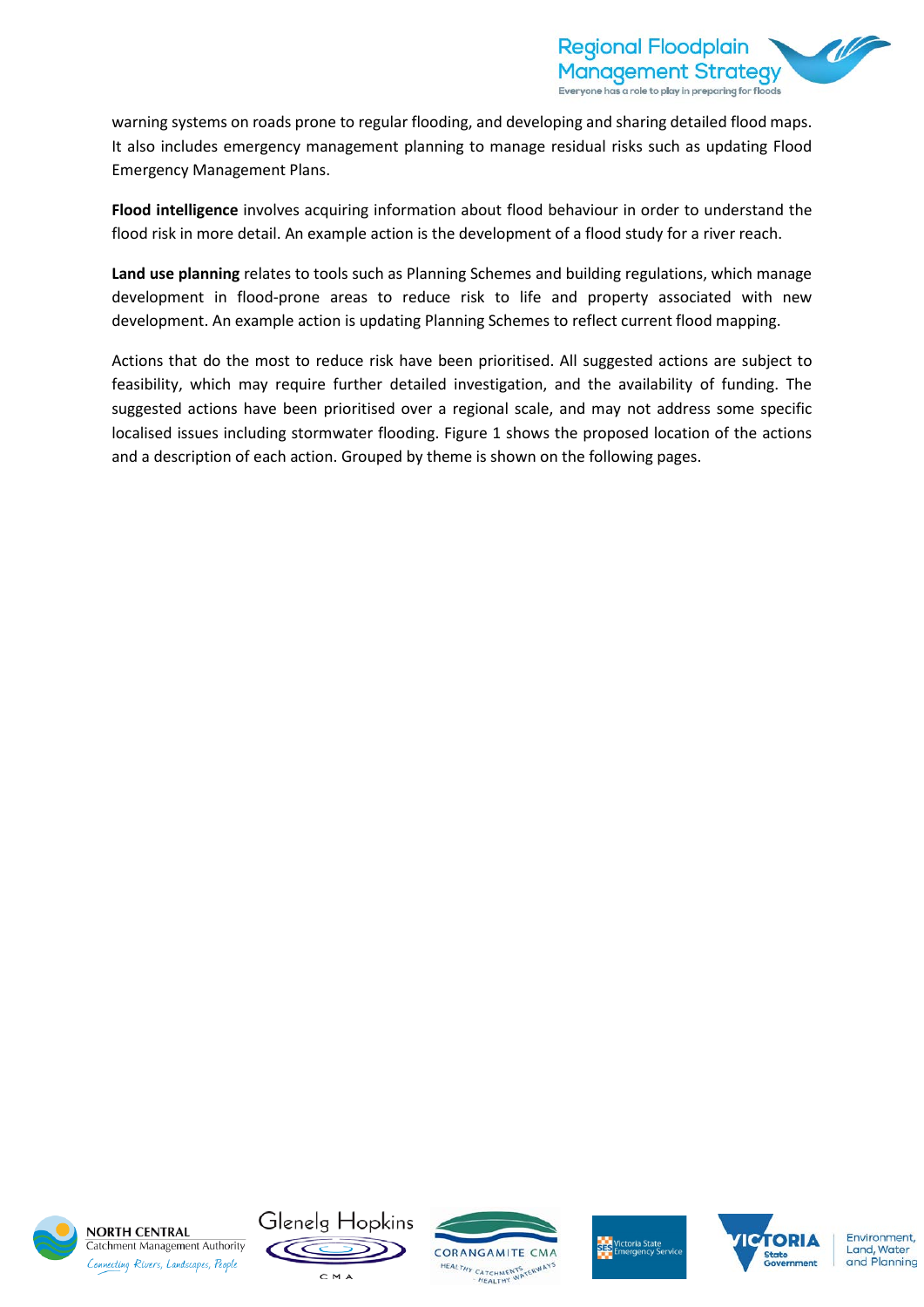



**Figure 1. Areas of priority flood risk and proposed mitigation actions for the City of Ballarat region.** 



**NORTH CENTRAL** Catchment Management Authority Connecting Rivers, Landscapes, People









Environment, Land, Water<br>and Planning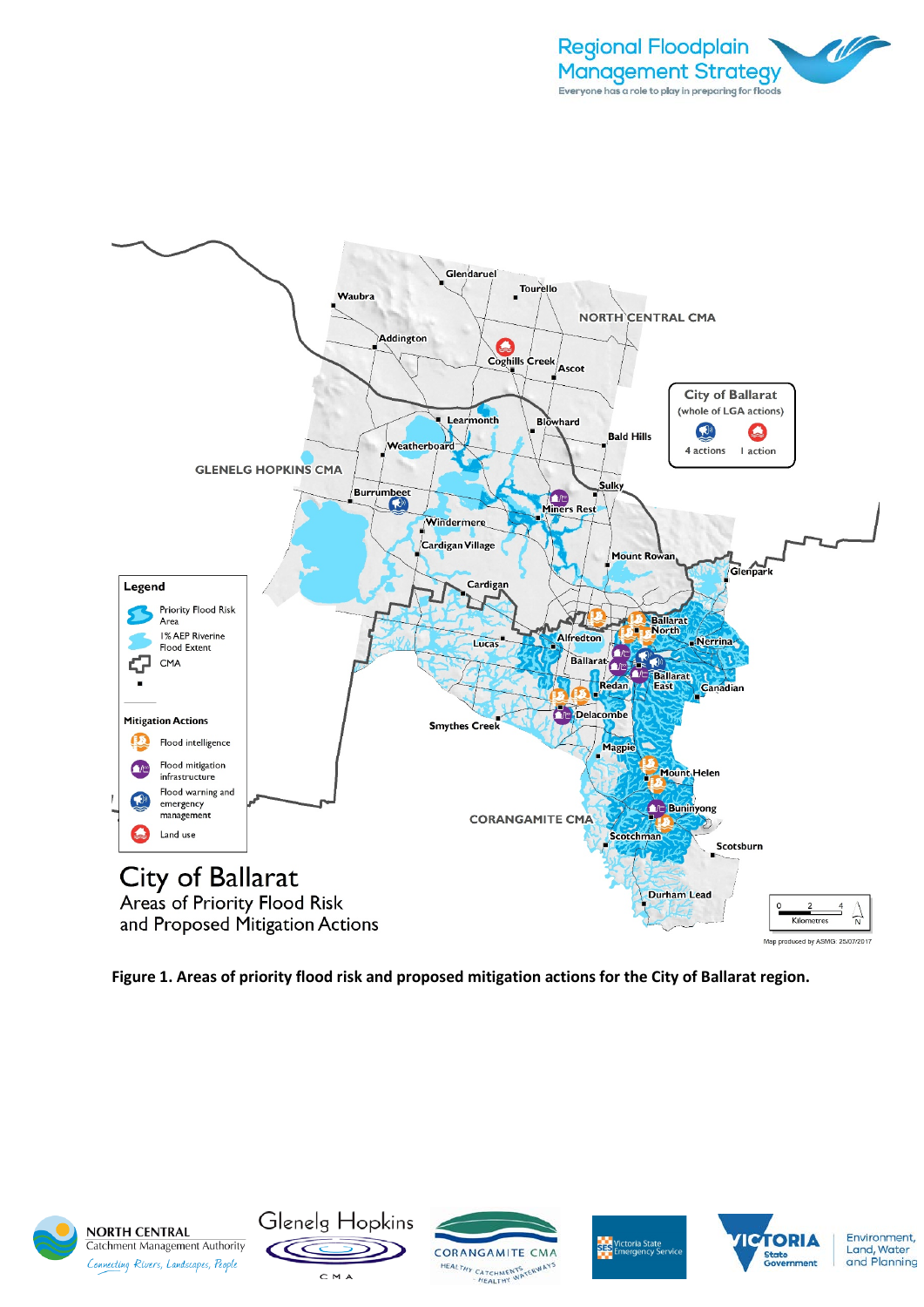#### **Possible Flood Mitigation Actions**



#### **Flood Mitigation Infrastructure**

- Investigate options to address the risks around the earthen embankment along Charlesworth Street. The Shire is currently investigating this.
- Investigate options to improve management of the Gong dam. The Gong dam has considerable stability and seepage concerns, as well as significant downstream consequences that all present risks to the community.
- Investigate options to improve management of the Gnarr Creek through the CBD, with a focus on including any upgrades in partnership with the \$7 million of VicRoads' upgrades planned for Mair Street.
- Pursue funding for the Burrumbeet Creek high flow bypass channel, which will mitigate flooding of properties in Miners Rest.
- A review of the Bonshaw Creek flood study is being undertaken by Council. Following this, there will be a need to investigate options to improve the flood situation for Banyule Drive and other areas of southern Delacombe. Flood mitigation options will be assessed utilising areas such as Victoria Park, Doug Dean Reserve and the former Saleyards site.
- Investigate options to improve augmentation of Yarrowee River upstream of CBD, as part of Bakery Hill Master Plan.



#### **Flood Warning and Emergency Management**

- Develop an evacuation plan for the retirement village downstream of the Charlesworth Street embankment. This needs to be workshopped with VicSES, VicPol and the City. An ANCOLD Assessment / Dam Break has been completed by the City of Ballarat.
- Investigate the viability of a flood warning system for the City of Ballarat. For example, consider methods to turn flood study outputs into tools to assist with flood warning, preparedness and response.
- Undertake community flood education engagement activities and develop flood awareness products for Ballarat, which may include pre-recorded flood education videos, local flood guides, community response plans, community signs and gauge boards.
- Investigate the feasibility of a road inundation assessment (e.g. depth over road flooding) to assist council and VICSES plan for road closures during flood events and to better plan for potential road damages.
- Investigate options for potential flood warning for the Burrumbeet catchment.



#### **Flood Intelligence**

- Update Canadian Creek Flood Study, including investigation of Emergency Services Telecommunications Authority (ESTA) facility's proximity to the floodplain.
- A consultant will undertake a review of the Bonshaw Creek Flood Study, which will include the Redan Creek.



**NORTH CENTRAL** Catchment Management Authority Connecting Rivers, Landscapes, People

Glenelg Hopkins

CMA